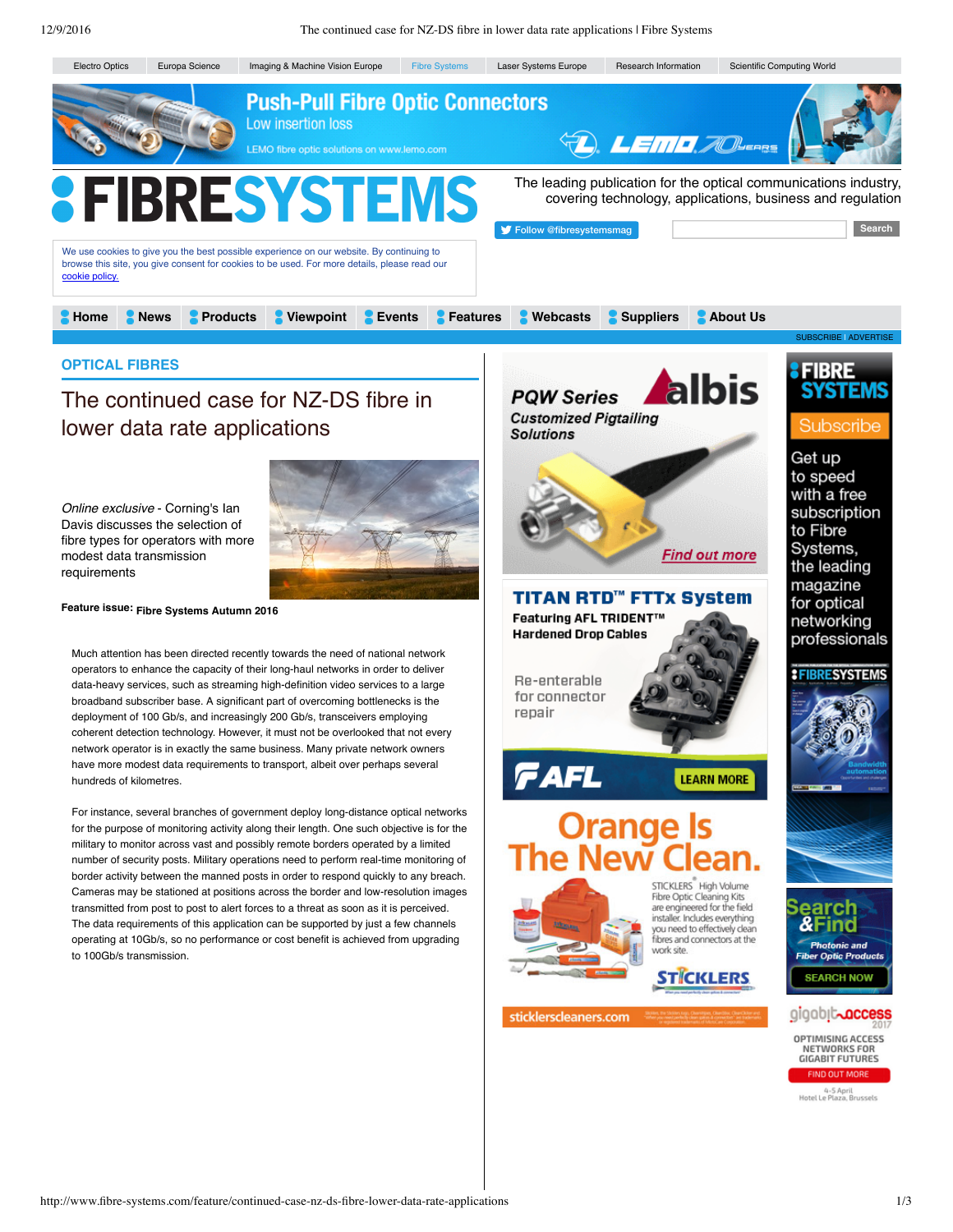

Another application requiring continuous monitoring over hundreds of kilometres is along the main road network of a country or region. Highway agencies are responsible for the smooth and continuous flow of vehicles and monitoring can be achieved by regularly spaced cameras transmitting low-resolution images back to a control centre. The control centre can use the data to identify major incidents that require emergency vehicles to be dispatched or employ lane management to optimise traffic flow at busy times. Again, a few channels operating at 10Gb/s can be sufficient for this application.

The ample spare capacity on the network may be leased to commercial telecoms service providers, thereby delivering an additional income stream to the agency operating the network. Where a mixture of both light and heavy data requirements is envisaged, a hybrid cable containing both G.655 and low-loss G.652 fibre products may be considered. This type of cable is particularly suited to the private operator whose own data transport requirements are light, but who may wish to lease capacity to other operators with more data-heavy demands.

A third example of an organisation that might choose to run their own private network is that of a power utility company. The utility can transmit its employee voice, mail, and internet communications, video for site security monitoring, and data generated by plant equipment for scrutiny of operational efficiency and safety. Power utilities may feel they cannot afford to share their network with other agencies so that full availability is maintained in an emergency situation, such as an earthquake that threatened the integrity of an electricity generating plant. This is another condition where a few channels operating at 10Gb/s can provide the network owner with all the capacity they require.

The intended application will, naturally, influence the selection of optical fibre. The workhorse of the previous decade, 10Gb/s transmission is achieved through directdetection modulation schemes, both non-return to zero (NRZ), and return to zero (RZ). The accumulation of chromatic dispersion is still the primary consideration when selecting fibre for networks carrying signals using on these protocols. Chromatic dispersion occurs because different frequencies, or wavelengths, of light travel at slightly different speeds down the fibre, which causes signals to spread out as they travel. Using conventional standard singlemode fibre complying to ITU-T Recommendation G.652, dispersion compensating modules (DCMs) are required at the end of each 80–100km span in order to correct the signal broadening caused by accumulated chromatic dispersion in the C-band around 1550nm.

Non-zero dispersion-shifted fibres (NZ-DSF) are designed with a higher zerodispersion wavelength, consequently giving a significantly lower dispersion around 1550nm. ITU-T Recommendations G.655 and G.656 describe different categories of NZ-DSF. In the case of G.656, the chromatic dispersion at 1550nm is reduced by about 50 per cent compared to conventional G.652 fibre, whereas a G.655 compliant product provides a remarkable 75 per cent reduction in chromatic dispersion at 1550nm. In a basic deployment with NRZ modulation, G.655 fibre can extend the reach out to 350km before DCMs need to be introduced. Even with the additional reach provided by G.555 fibre, it is desirable to reduce or even eliminate the amount of in-line dispersion compensation because DCMs add loss to the network, which must be compensated for by optical amplification. When combined with other technologies such as duo-binary modulation and receiver-based electronic dispersion compensation, distances of 1500km have been demonstrated without use of in-line DCMs.